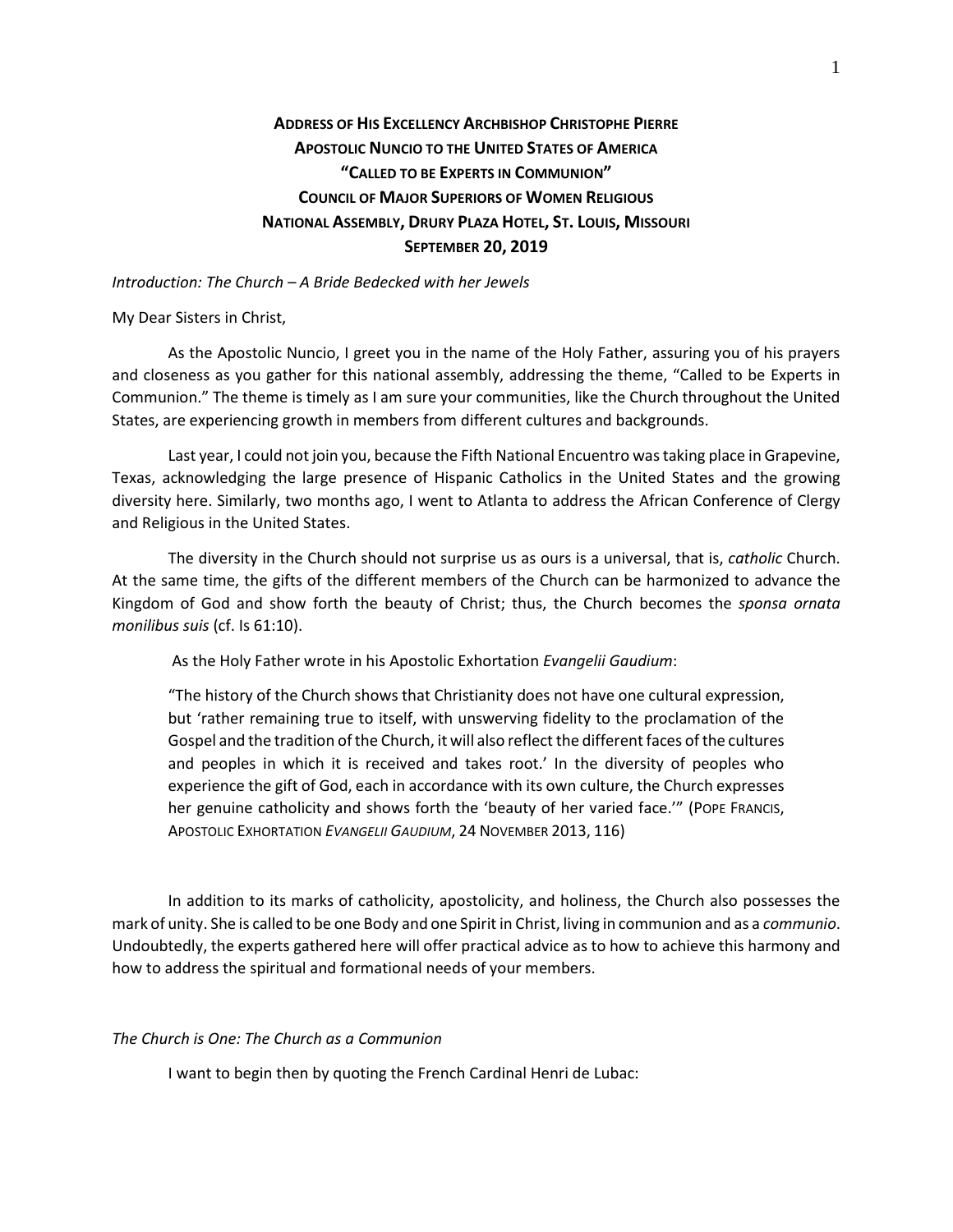"Multiple or multiform, she (the Church) is nonetheless *one*, of a most active and demanding unity. She is a people, a great anonymous crowd and still the most personal of beings. Catholic, that is, universal, she wishes her members to be open to everything and yet she herself is never fully open but when she is withdrawn into the intimacy of her interior life and in the silence of adoration. She is humble and majestic. She professes a capacity to absorb every culture, to raise up their highest values; at the same time, we see her claim for her own the hearts and homes of the poor, the undistinguished, the simple and destitute masses. Not for an instant does she cease to contemplate him who is at once crucified and resurrected, the man of sorrows and lord of glory, vanquished by, but savior of, the world. He is her bloodied spouse and her triumphant master." (HENRI DE LUBAC, *THE CHURCH: PARADOX AND MYSTERY*, TRANSL. JAMES R. DUNNE (STATEN ISLAND: ALBA HOUSE, 1969), 2.)

De Lubac, who was one of the great experts in ecclesiology during the twentieth century, places Christ at the center of our reflection. The Church is not merely a gathering of an external community of like-minded thinkers; rather, she is revealed in the Mystery of the Incarnate Word of God, who dwells in unapproachable light with the Father and the Holy Spirit.

# *The Communio of the Church is derived from the Communio of the Trinity*

The Eternal Godhead is itself a communion of three Divine Persons. In the Incarnation, a communion was brought about between God and man that had not previously been known. The Church herself is at the service of this communion. She is communion – and not only communion between men and women but communion with Christ and through Him with the Triune God who is love. Jesus was in constant communion with His Father and loved Him. The Father loved the Son and sent Him to communicate His love to us, which He did in a most perfect way, offering Himself back to the Father in love at Calvary. The Father, loving the Son and rewarding His fidelity, raised Him up in the Spirit, who was breathed out upon the Apostles on the evening of the Resurrection and poured out on them at Pentecost.

Communion with God is mediated through Christ, who is true God and true man, and our encounter with Christ (in the Church) brings about our communion with Him, and through Him with the Father and the Spirit, thereby, also uniting us with those who believe in Him and who have been incorporated into Him through baptism. The Spirit is the bond of love – of communion – between the Father and the Son. This same Spirit has been poured into our hearts, binding us in unity. Unity in the Church and the unity of the human family is based on the *communio* of God Himself.

#### *The Communio of the Church and Eucharistic Communion*

The Church, in communion with her Lord, wants to lead all men and women to eternal joy. Inasmuch as she communes with Christ, she represents Christ – is a sign of His visible presence– to the world and thereby becomes a sacrament and sign of both unity and salvation. This is most clear when she gathers as His Body to celebrate the Holy Eucharist, the source and summit of all life in the Church. There we receive the Lord and become one with Him and one another. The understanding of the Church as communion goes hand in hand with Eucharistic ecclesiology.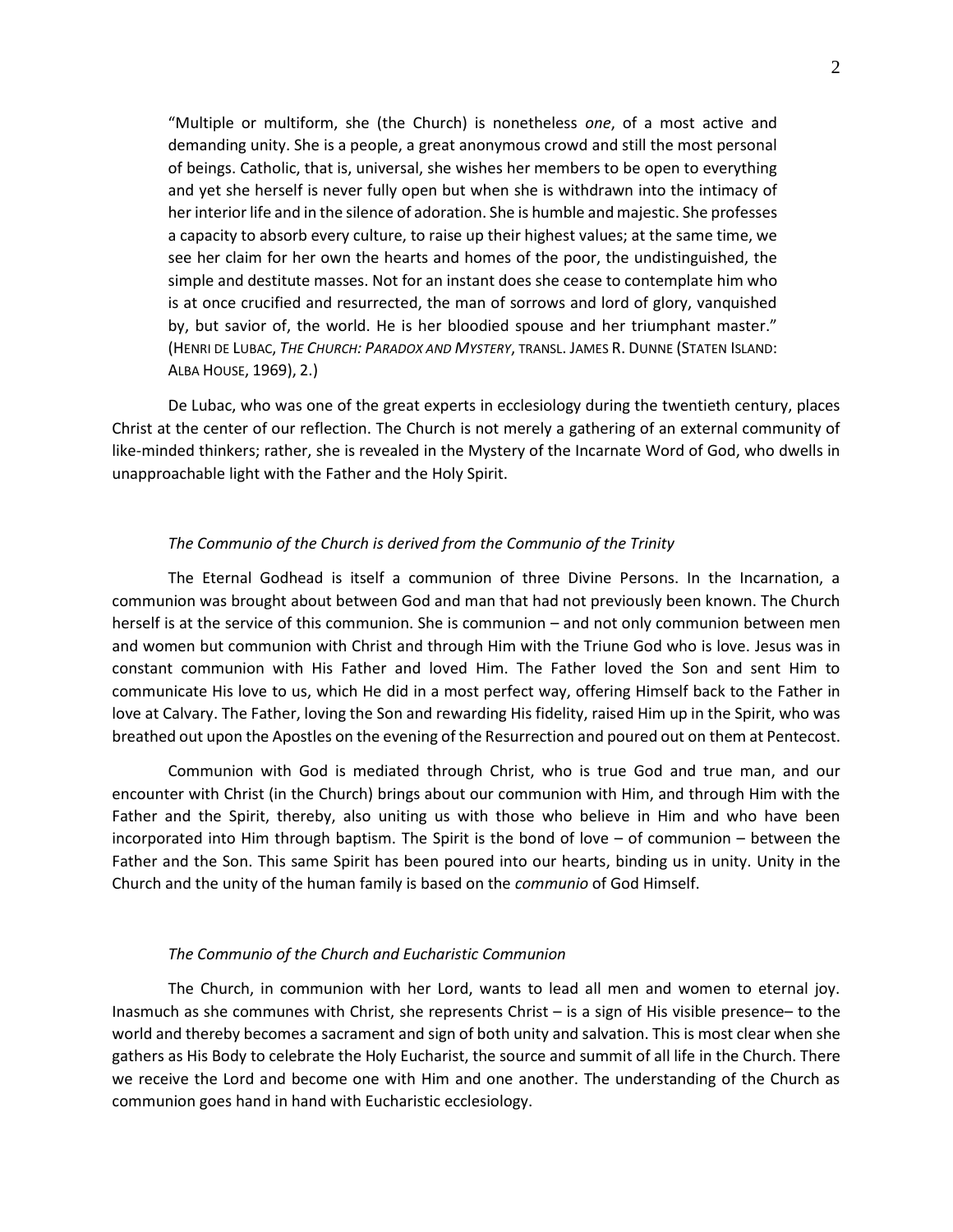This same idea can serve as a remedy for the polarization and fragmentation experienced by humanity today. Indeed, in American culture, one of the greatest challenges to ecclesial life is hyperindividualism. Individuals, parishes, and religious communities can easily become self-referential and lose sight of their bonds to the larger Church. The sacramental life of the Church should help us to realize that being a member is not just about "me and Jesus" but rather, that all sacraments have an essential social character by which God offers grace to individuals and builds up His Church.

The understanding of the Church as communion also helps us appreciate the Church as a liturgical community, not merely an external society of believers. As a liturgical community, the Church makes present the redemptive love of Christ, which frees us from loneliness and isolation and draws more into communion with God and one another. In the celebration of the Eucharist, there is a communion of the Word and the Body of Christ, which brings about communion between men and women, not only drawing them together from their homes and cultures, but also making them one – strengthening their unity – from within.

## *The Communio of the Church and the Preaching of the Apostles*

The understanding of the Church as a communion also emphasizes that there is communion with Christ and communion in His Word, written and handed down. That is, in the Tradition, we find a content for our faith – a content found in the preaching of the Apostles. There is a unity in belief that is to be sought. Unity does not mean uniformity; one may always seek new ways of expressing eternal truths.

#### Pope Francis writes:

"In the Christian customs of an evangelized people, the Holy Spirit adorns the Church showing her new aspects of revelation and giving her a new face. Through inculturation, the Church 'introduces peoples together with their cultures, into their own community', for 'every culture offers positive values and forms which can enrich the way the Gospel is preached, understood, and lived." (*EG*, 116)

Nevertheless, communion involves unity in what is to be believed and taught. This also demands a degree of authority which comes through the successors of the Apostles and the successor of Saint Peter, who is the guarantor of this Communion. The preaching of the Apostles and its reception should reflect a radical change in our way of thinking and acting as persons and as a communion of believers, who support one another. Just as the early Christians were united in mind, heart, in the teaching of the Apostles and the Breaking of the Bread, so too when there is theological communion, which penetrates to the heart, the inward unity of believers comes to be manifested in the outward unity of the Church. This unity is so great that even in the mystery of death, the community of believers supports the deceased member so that he or she may enter into Paradise.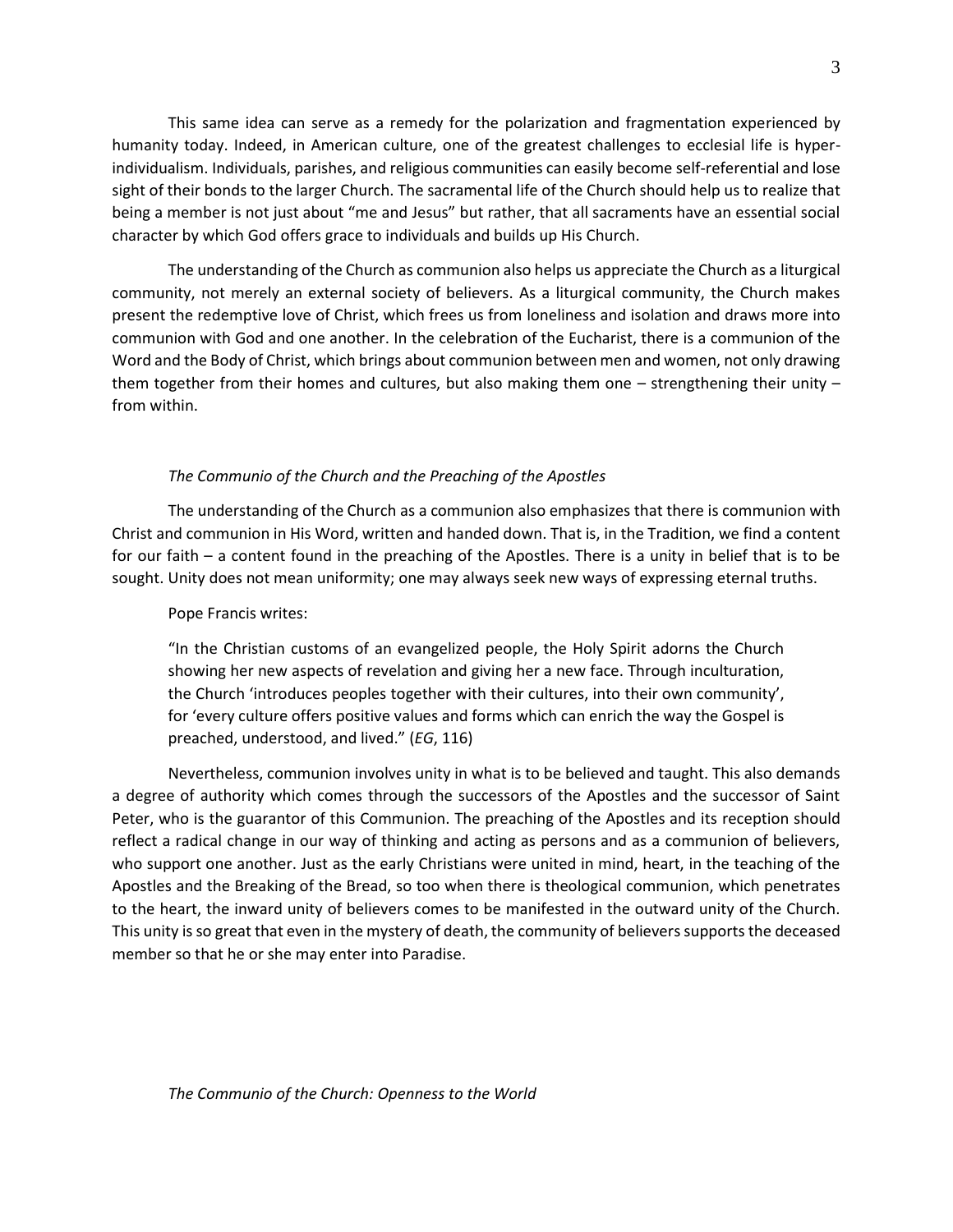The Holy Father has stated that he does not want a self-referential Church but a Church which goes forth. He further states that he has a dream for a missionary Church Cf. *EG*, 27). Although our world and this country is becoming increasingly fragmented and polarized, the Church should not cease to engage the world. Evangelization demands such engagement; however, God's self-disclosure in the person of Jesus Christ cannot have the purpose of affirming the world and worldliness in all its dimensions. It is precisely this spiritual worldliness that Pope Francis condemns in *Evangelii Gaudium* (cf. *EG*, 93-97)

Rather, the Church in her mission must be faithful to Christ in her engagement with the world, and this engagement takes the form of dialogue. Jesus engaged tax collectors and sinners, Scribes and Pharisees, Gentiles and Jews in dialogue, revealing to others what self-giving love looks like. In agreement with de Lubac, Joseph Ratzinger also believes that the starting point must be Christ Himself:

"The Church has no nature and no significance of her own besides Christ; instead, she must find her meaning in being the instrument of Christ's movement. If this is so, then on this basis her course and her mission are charted clearly enough. The Church has no option of becoming self-enclosed in her contentment about what she has already achieved. She is herself the gesture of self-opening and hence must continually place herself at the service of this gesture and must carry it out historically. But this gesture is by no means an end in itself; its real goal is to introduce souls into that *sacrum commercium* into that holy exchange which began when God became man." (JOSEPH RATZINGER, QUOTED IN MAXIMILLIAN H. HEIM, *JOSEPH RATZINGER: LIFE IN THE CHURCH AND LIVING THEOLOGY* (SAN FRANCISCO: IGNATIUS PRESS, 2007) 297.)

God enters into dialogue with men and women in Christ and through the Church, leading the world to salvation. The Church continues Christ's mission in the world, while serving others, pouring out the love of God, among the poor and even among those who refuse to reciprocate in love. The Church looks beyond herself in her mission of evangelization, engaging new peoples and new cultures. Pope Francis reminds us that "in the evangelization of new cultures, or cultures which have not received the Christian message, it is not essential to impose a specific cultural form, no matter how beautiful or how ancient it may be, together with the Gospel" (Cf. *EG 117*), rather, her Church's mission, driven by the Spirit of God, helps bring diversity to the Church, while holding her in unity.

Many of your communities are experiencing this growth and diversity, which since it is gift of the Spirit, is not a threat to Church unity. Pope Francis describes this outpouring of the Spirit in this way:

"The Holy Spirit sent by the Father and the Son, transforms our hearts and enables us to enter into the perfect communion of the blessed Trinity, where all find their unity. He builds up the communion and harmony of the People of God. The same Spirit is that harmony, just as he is the bond of love between the Father and the Son." (POPE FRANCIS, *EVANGELII GAUDIUM*, 117)

If we can speak of an internal unity in the Church – a theological unity, as well as a unity of hearts, especially in the sacraments – granted to her because of her fidelity to Christ, then the Church must become a leaven in the world, animated by the Spirit given to her by Christ. It is the Spirit of God who helps the Church carry out her mission in the tension between continuity and authentic renewal.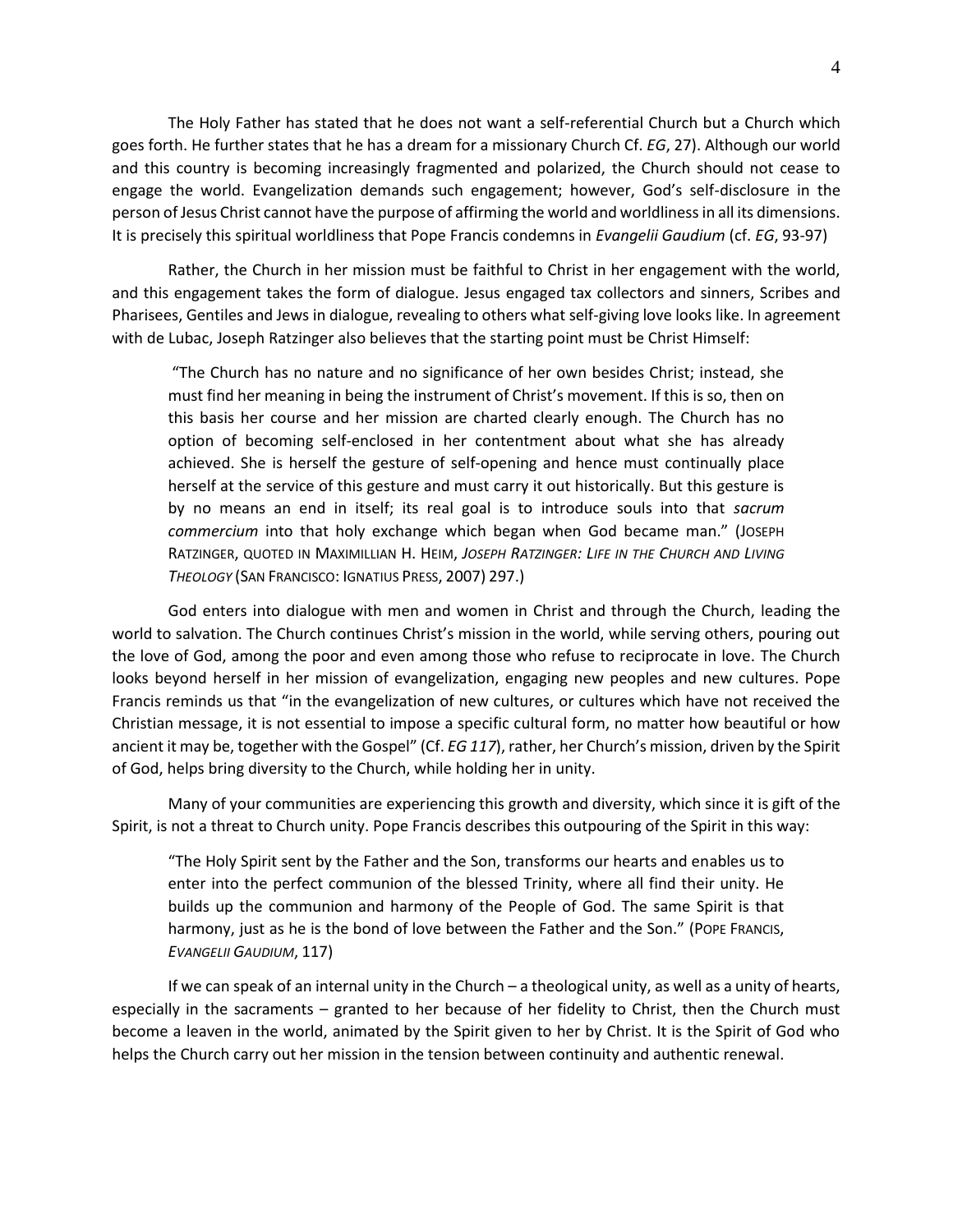#### *Concluding thoughts: Unity Prevails over Conflict*

I have remained largely at a theological rather than practical level. I am sure that your panel discussions and talks of some of your experts will be fruitful, as will your own dialogues. At the same time, as beautiful as cultural diversity is, it can also bring some tensions, misunderstandings, and even conflicts within community life. You cannot ignore these or simply bury these, nor can you allow these conflicts, little or big, to consume your community life. The Holy Father warns:

"Conflict cannot be ignored or concealed. It has to be faced. But if we remain trapped in conflict, we lose our perspective, our horizons shrink and reality itself begins to fall aprt. In the midst of conflict, we lose our sense of the profound unity of reality." (*EG*, 226)

The first thing, I might advise is to put things in perspective. Within your communities, you have much more in common than that which divides you. Your faith and your spiritual patrimony, from your founders and foundresses, can be a great source of unity. Unity is never built up by dishonesty or lack of transparency. Be honest with one another, sincere, speaking from the heart, but with prudence, mindful of your unity in Christ.

In *Evangelii Gaudium* (nn. 222-237), in his treatment of the common good and the promotion of peace, Pope Francis articulates four principles: *Time is greater than space* (nn. 222-225)*; Unity prevails over conflict* (nn. 226-230)*; Realities are more important than ideas* (nn. 231-233)*; and the whole is greater than the part (nn. 234-237).* It is the second principle – *unity prevails over conflict* – that I believe can also be useful as you try to prayerfully and practically harmonize life within your communities.

In encouraging people to face their conflicts head on, the Holy Father notes:

"In this way, it becomes possible to build communion amid disagreement, but this can only be achieved by those great persons willing to go beyond the surface of the conflict and to see others in their deepest dignity. This requires acknowledging a principle indispensable to the building of friendship in society, namely that unity is greater than conflict." (*EG*, 228)

In the Church, we speak about the dignity of the human person, usually in the context of respect life issues. Often, we forget about dignity in dialogue within our own communities. That would be my second piece of advice as you attempt to harmonize your different cultural gifts and backgrounds: remember to have mutual respect for one another's profound dignity as both persons and women religious.

Thirdly, I would advise you to look always to the source of your unity, who is Christ, especially in the Holy Eucharist. The Holy Father commenting on this principle – *unity prevails over conflict* – reminds us that:

"Christ has made all things one in himself; heaven and earth, God and man, time and eternity, flesh and spirit, person and society. The sign of this unity and reconciliation of all things in him is peace. Christ is 'our peace' (Eph 2:14). The Gospel message always begins with a greeting of peace, and peace at all times crowns and confirms the relations between the disciples. Peace is possible only because the Lord has overcome the world and its conflict 'by making peace through the blood of his cross' (Col 1:20)" (*EG*, 229)